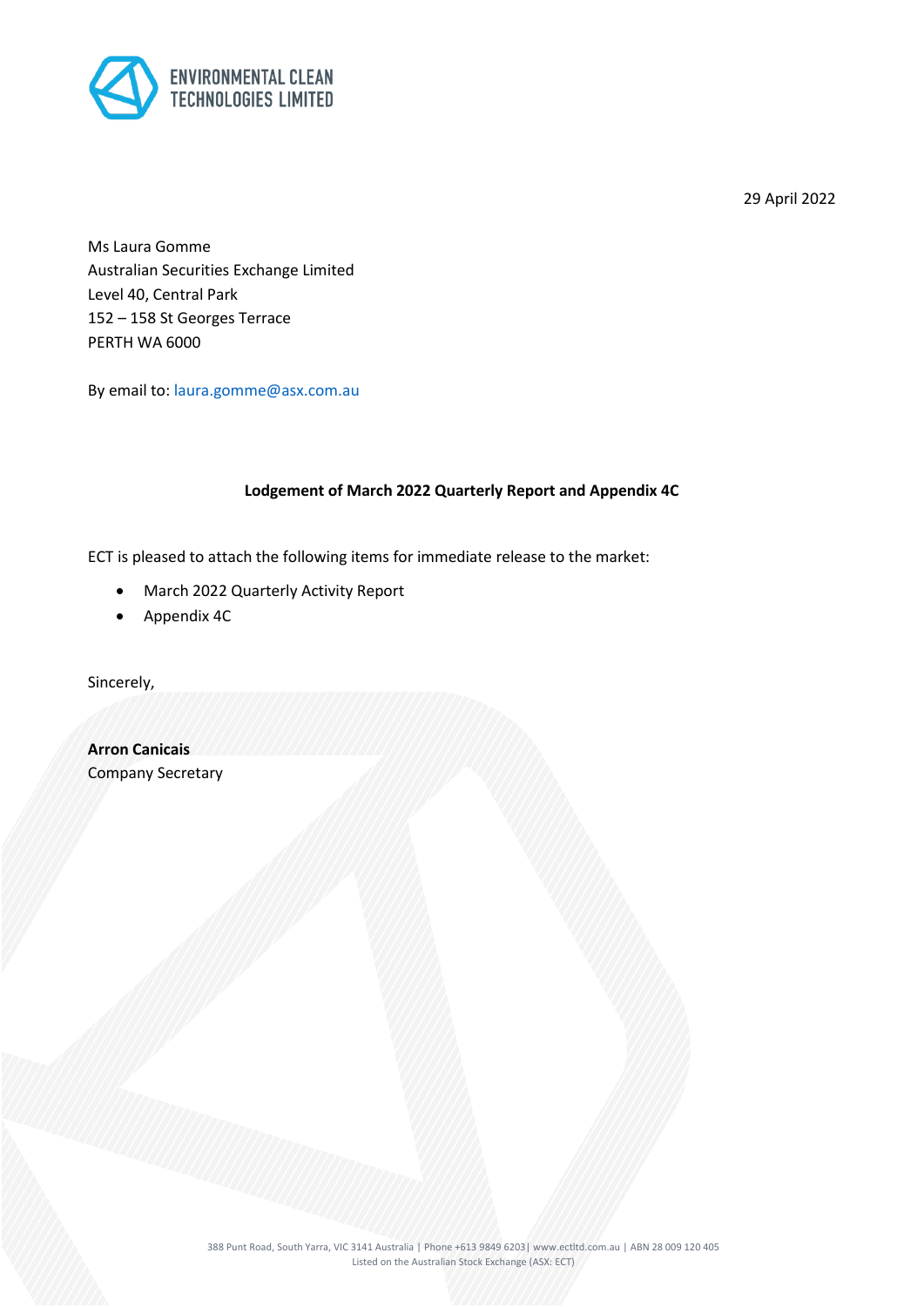

# **Quarterly Activity Report and Appendix 4C**

## **Highlights**

- Commenced commissioning of the Bacchus Marsh COLDry project as planned with potential for greater efficiencies identified
- Partner engagement with major industry participants continued to grow as COLDry project advanced
- Settlement of site purchase for the proposed Latrobe Valley Net Zero Emission Hydrogen refinery project.
- Early repayment of Equity Lending Facility used for settlement of the Latrobe Valley property
- Second Draw of InvestVic R&D Loan
- Continued to deliver Peer-Best-Practice ESG reporting
- HydroMOR patent accepted in EU & issued in Russia
- Wood247 pilot business divested after 6-month trial to focus on Bacchus Marsh and Latrobe Valley projects
- Subsequent to the quarter, ECT entered into a binding Joint Venture Agreement with GrapheneX to expand the Bacchus Marsh COLDry Project and received firm commitments to complete a capital raising to fund its joint venture commitments

**29 April 2022:** Environmental Clean Technologies Limited (ASX: ECT) (ECT or Company) is pleased to provide the following update and Appendix 4C for the quarter ending 31 March 2022.

## **Bacchus Marsh COLDry Demonstration Plant ("Bacchus Marsh Project")**

The Company announced a significant step forward with the commissioning program for Phase 1 of the Bacchus Marsh COLDry Demonstration Project.

The engineering team has identified significant potential process efficiency gains which centres on a new, five-pass conditioning system. If confirmed, the efficiency gain would produce substantial CAPEX and OPEX savings across Phase 1 and Phase 2 of the Bacchus Marsh Project and flow-on benefits for the planned Latrobe Valley project.

Project partner discussions progressed over the quarter, culminating in the GrapheneX JV announced subsequent to the end of the quarter. The company continues discussions with other partners and will update the market as and when they become certain.

Group Chief Engineer Ashley Moore commented:

*"The engineering, research and project management teams have developed a deep understanding of low-temperature drying and substrate plasticisation and densification, with the Bacchus Marsh Project representing the culmination of that knowledge and experience in action. Phase 1 of the Bacchus Marsh Project has seen significant advancements to the milling, mixing, extruding and, most*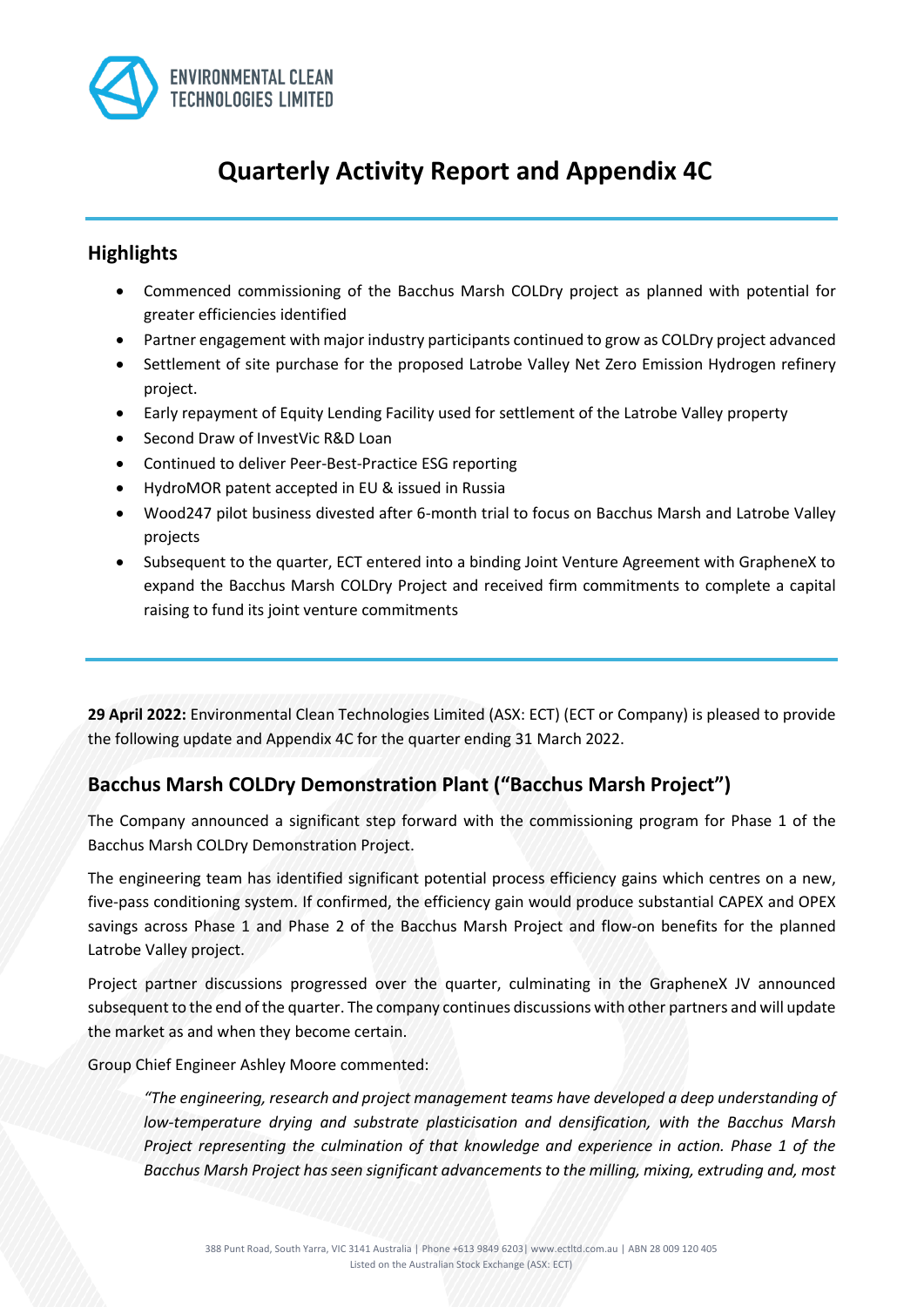*notably, the conditioning of the pellets, which targets performance improvements of 3-10x better than the previous pilot-scale design."*

Chairman, Jason Marinko, commented:

*"I am pleased to see the Bacchus Marsh project progress to a key milestone this quarter, as planned. This is despite confronting significant industry-wide labour shortages, supply chain delays and COVID related impacts on the workforce. The Board of ECT is proud of the team's commitment to this achievement and how the demonstrable progress is leading to greater engagement and opportunities with commercial partners."*

## **Latrobe Valley Net Zero Emission Hydrogen Refinery ("Latrobe Valley Project")**

On 22 February 2022, the Company announced the property purchase settlement<sup>1</sup> adjacent to the Yallourn power station and mine complex.

The site has been acquired to host the deployment of the Company's proposed headline Latrobe Valley Net Zero Emission hydrogen refinery project, which aims to deliver:

- Net-zero emission hydrogen: supporting the energy transition needed to achieve emission reduction targets
- Critical minerals: supplying the crucial battery storage and industrial minerals market
- Agricultural char: supporting national agricultural industry through soil health and productivity
- Other valuable products: including high-value carbon and minerals products

The Company signed a binding purchase agreement with the vendor in late November 2021, with cash and share payments completing the settlement of the land acquisition. Covering an area of 4.2Ha, the acquisition enables the Company to progress its full feasibility study for the Latrobe Valley Project. In addition, the property is strategically located adjacent to the T15/16 upgrade program that is being co-developed by ECT and the owner of the Yallourn mine and power station, Energy Australia<sup>2</sup>.

The Company engaged engineering firm GHD to commence the approvals planning process, covering EPA works approvals and licensing and local government planning application requirements. Additionally, GHD has undertaken process modelling activities in preparation for engineering development works. This work package has been completed, and actions as a result are underway.

## **Update on Status of Grant Application**

The Company previously submitted an application under the Federal Governments Clean Hydrogen Industrial Hubs program in support of its Headline Project, with the outcome initially expected to be announced during March 2022. The results will now be announced sometime after the 21 May Federal Election.

The Company continues to investigate opportunities to access government support and industry partnerships.

## **Subsequent to the End of the Period**

During April, ECT announced the signing of a binding Joint Venture Agreement (JVA) with GrapheneX. This agreement supports the rollout of Phase 2 of ECT's Bacchus Marsh Project to deliver a world-first demonstration of the Company's proposed commercial-scale net-zero hydrogen and electricity production.

<sup>1</sup> See announcement 23 November 2021: "Site Purchased for Proposed Hydrogen Refinery Project"

<sup>2</sup> See announcement 3 June 2021: "Coal Supply Agreement Signed with EnergyAustralia"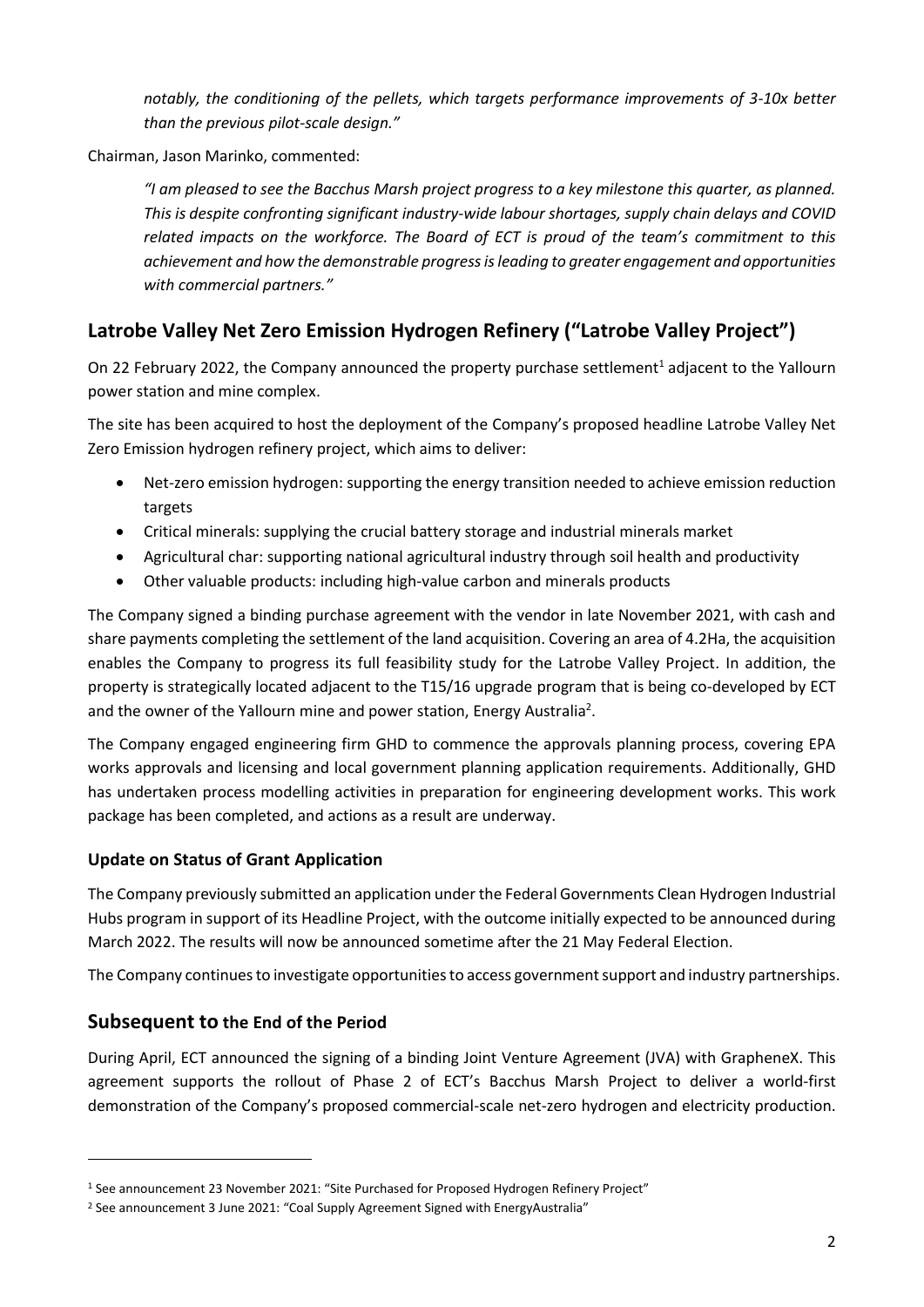To support the rollout of Phase 2, ECT also announced the completion of a \$5m capital raising to fund its commitment to the JVA and provide additional working capital.

## **Corporate & Finance**

During the December 2021 quarter, the Company established a \$1.968M low-interest R&D loan with Invest Victoria, with \$1.18M drawn in December. The remaining balance on this facility of \$788K was drawdown during the March 2022 quarter.

Following the Company's decision to divest the Wood247 pilot retail business and focus on its Bacchus Marsh and Latrobe Valley Projects, the sale of Wood247 occurred in April 2022.

Further to the acceptance of the Company's first HydroMOR patent application in the jurisdiction of Russia, notification has been received confirming the acceptance of the patent in the European Union. Subsequent to the period, the Company received confirmation that the HydroMOR patent had been issued in Russia.

The HydroMOR process offers an alternative to conventional CO2-intensive blast furnace steelmaking, enabling the use of lower-cost, abundant lignite in place of higher-cost coking coal, delivering a lower emission, lower cost, metal production process. The Company remains committed to the potential industrial applications for this technology.

## **International Patent Application Status - HydroMOR**

Key aspects of IP protection include:

- Patents The HydroMOR Process is covered by patent applications/patents in major markets with suitable lignite deposits
- Confidentiality Agreements Comprehensive agreements cover engagement with potential partners and customers
- Licence Agreements Technology transfer is protected by detailed agreements to minimise risk and maximise compliance

The table below outlines the status of the various international patent applications for HydroMOR.

| <b>Case Ref.</b> | <b>Country</b>                | <b>Case Status</b>            |
|------------------|-------------------------------|-------------------------------|
| 35519103         | India                         | Response to Exam Report Filed |
| 35526602         | Australia                     | Exam requested                |
| 35526603         | Canada                        | Application filed             |
| 35526604         | China                         | Response to Exam Report Filed |
| 35526605         | <b>European Patent Office</b> | <b>Accepted</b>               |
| 35526606         | <b>Russian Federation</b>     | <b>Issued</b>                 |
| 35526607         | United States of America      | Examination report received   |
| 35527133         | Indonesia                     | Response to Exam Report Filed |
| 35540529         | Hong Kong                     | Application filed             |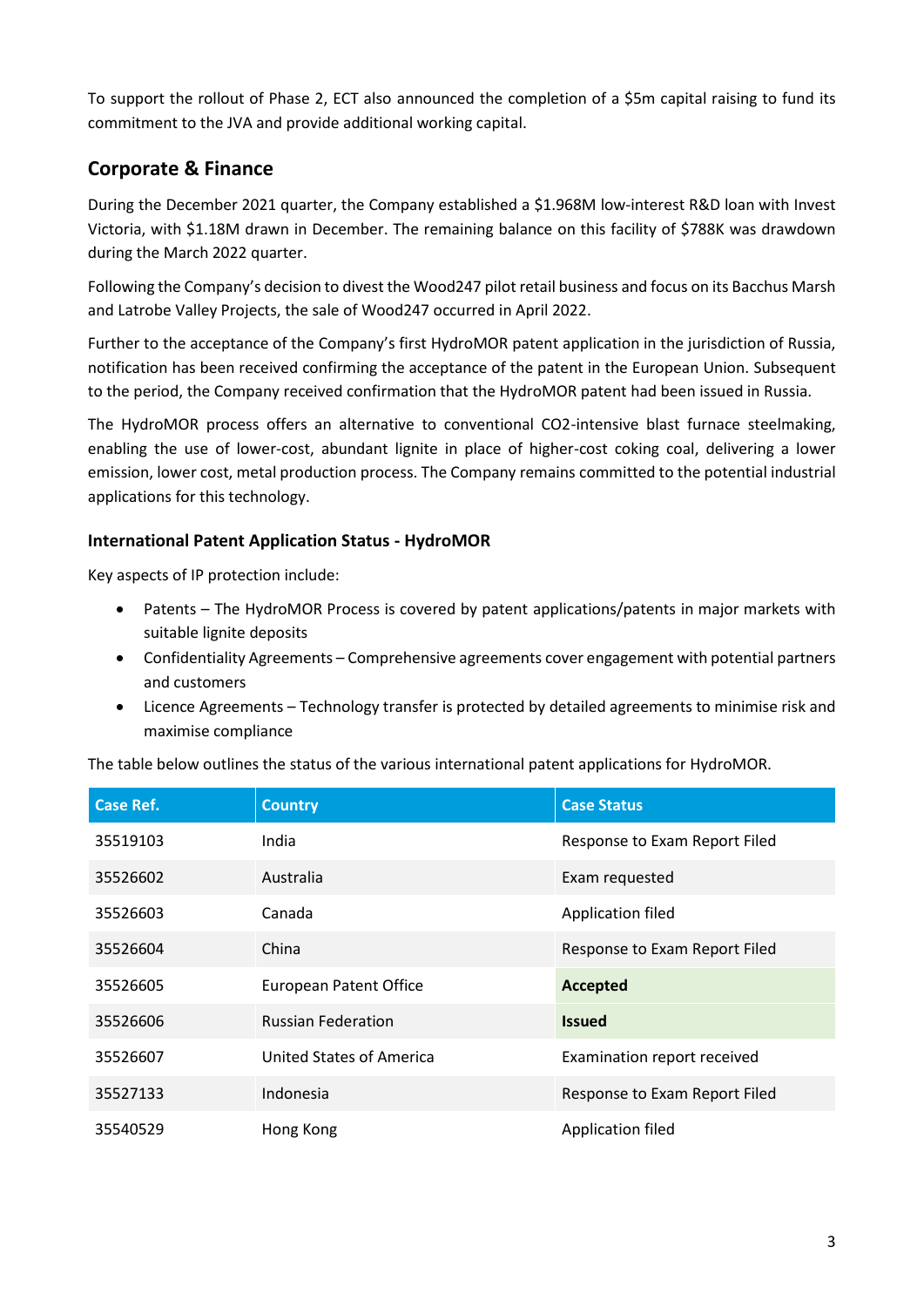## **ESG Reporting**

ECT continues to be assessed by, and report to, the ESG framework under the World Economic Forum ("WEF") **Environment, Social and Governance** (ESG Metrics).

The Company has decided to take a best-of-peer approach to ESG and, over the reporting period, has initiated or progressed key developments in support of our continued commitment to the WEF Pillars of Governance, Planet, People and Prosperity, and associated 21 core ESG metrics.

The ESG Dashboard below (provided by ESG technology partner, Socialsuite) provides a snapshot of the Company's progress from the end of the previous quarter to 31 March 2022.

|         |                                                        | Period <sub>2</sub> |                                             | Period 3     |                                            |
|---------|--------------------------------------------------------|---------------------|---------------------------------------------|--------------|--------------------------------------------|
|         |                                                        |                     | 1 Oct 2021 to 31 Dec 2021                   |              | 1 Jan 2022 to 31 Mar 2022                  |
| €       | GOVERNANCE                                             |                     |                                             |              |                                            |
| Code    | Description                                            | Status              | Progress (A1-A5)                            | Status       | Progress (A1-A5)                           |
| GO-01-A | Setting purpose                                        | V                   | $ {\tt c} {\tt c} {\tt c} {\tt c} {\tt c} $ | $\mathsf{V}$ | $ {\tt c} {\tt c} {\tt c} {\tt c} {\tt c}$ |
| GO-02-A | Governance body composition                            | D                   | P[P[C[C]]                                   | D            | P[P[C]C]                                   |
| GO-03-A | Material issues impacting stakeholders                 | D                   | $P$ $P$ $P$ $P$<br> P                       | R            | $ {\tt c} {\tt c} {\tt c} {\tt c} {\tt c}$ |
| GO-04-A | Anti-corruption practices                              | R.                  | $C$ $P$ $P$                                 | R.           | $c$   $P$   $c$                            |
| GO-04-B | Mechanisms to protect ethical behaviour                | R                   | C  P                                        | $\mathsf{R}$ | $ {\tt c} {\tt c} $                        |
| GO-05-A | Integrating risk and opportunity into business process | D                   | $P$ $P$ $P$ $P$ $P$ $P$                     | R            | c c c c c                                  |
| \$)     | <b>PLANET</b>                                          |                     |                                             |              |                                            |
| Code    | Description                                            | Status              | Progress (A1-A5)                            | Status       | Progress (A1-A5)                           |
| PL-01-A | GHG emissions                                          | ÞІ                  | c  P  c                                     | R            | c  P  c                                    |
| PL-01-B | <b>TCFD</b> implementation                             | D.                  | C  P  P                                     | D            | $C$ $P$ $P$                                |
| PL-02-A | Land use and ecological sensitivity                    | D                   | $C$ N N N N                                 | $\mathsf{R}$ | CINNNN                                     |
| PL-03-A | Water consumption                                      | R                   | NNNNN                                       | R            | NNNNN                                      |
| (୨୧)    | <b>PEOPLE</b>                                          |                     |                                             |              |                                            |
| Code    | Description                                            | Status              | Progress (A1-A5)                            | Status       | Progress (A1-A5)                           |
| PE-01-A | Diversity and inclusion                                | D                   | $P$ $P$ $P$ $P$<br>P.                       | R            | PIPIPIP<br>IC I                            |
| PE-01-B | Pay equality                                           | D                   | PIPIPIP                                     | D            | $P$ $P$ $P$ $P$                            |
| PE-01-C | Wage level                                             | D.                  | PIP                                         | D            | <b>PP</b>                                  |
| PE-01-D | Child, forced or compulsory labour                     | D                   | P                                           | R.           | P.                                         |
| PE-02-A | Health and safety                                      | D                   | C  P                                        | R            | C P                                        |
| PE-03-A | Training provided                                      | D.                  | PIP                                         | D            | PIP                                        |
| M.      | PROSPERITY                                             |                     |                                             |              |                                            |
| Code    | Description                                            | Status              | Progress (A1-A5)                            | Status       | Progress (A1-A5)                           |
| PR-01-A | Rate of employment                                     | R                   | PIP                                         | R            | c c                                        |
| PR-01-B | Economic contribution                                  | IV.                 | Ic Ici                                      | v            | lc Ici                                     |
| PR-01-C | Financial investment contribution                      | $\vee$              | Ic Icl                                      | v            | c c                                        |
| PR-02-A | Total R&D expenses                                     | v                   | $\mathsf C$                                 | v            | $\mathsf C$                                |
| PR-03-A | Total tax paid                                         | V                   | $\overline{c}$                              | V            | c                                          |
|         |                                                        |                     |                                             |              |                                            |

Full details of the quarter's ESG progress and achievements are detailed in the Company's report, ESG Highlights Q3FY22, which can also be found on the Company's ESG web page[: www.ectltd.com.au/esg.](http://www.ectltd.com.au/esg)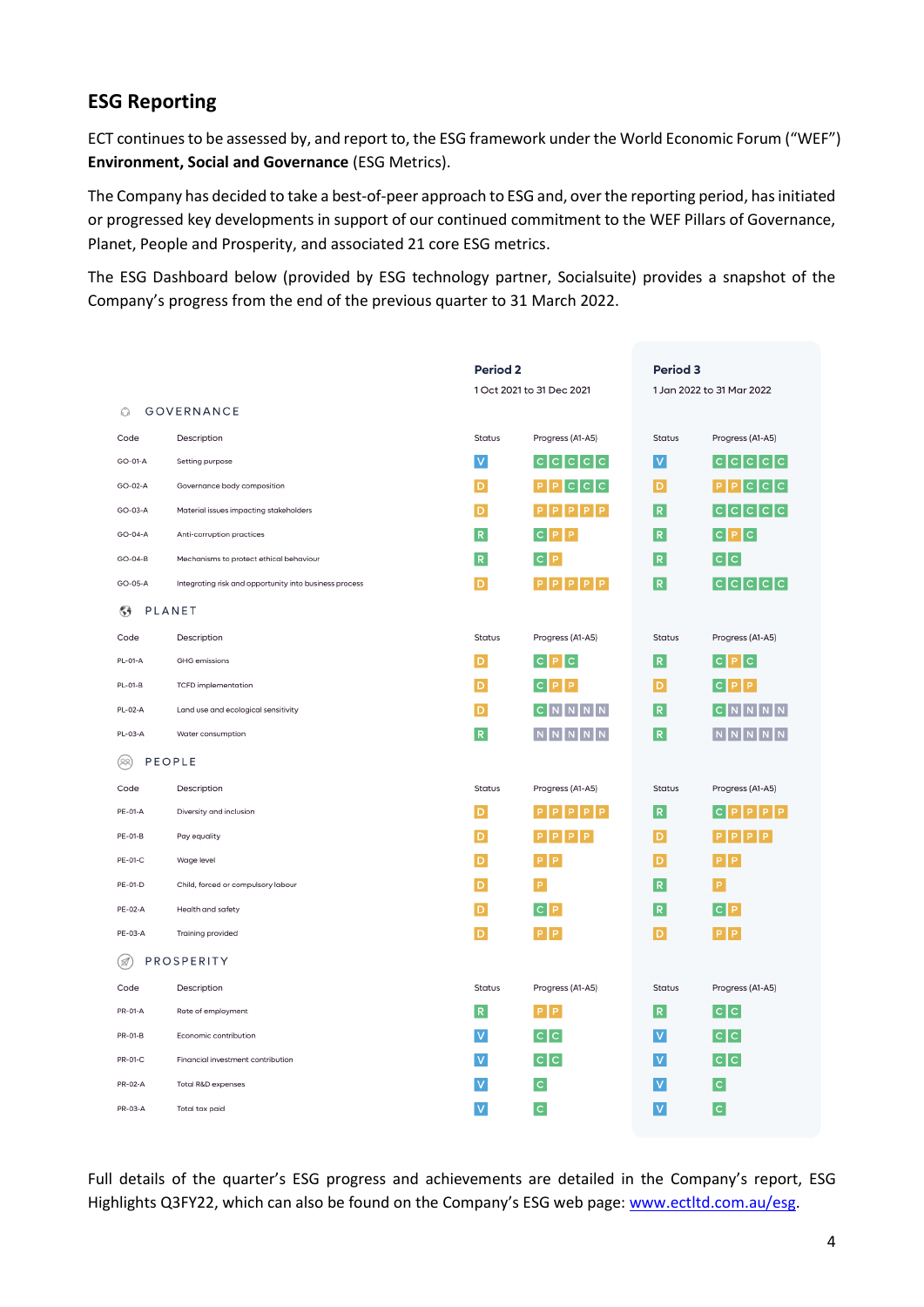## **Commentary to Appendix 4C**

Approximately \$1.7M was spent on property, plant and equipment during the quarter. Of this, \$640K was the cash portion for the property settlement at Yallourn (see announcement 23 February 2022), including \$95K for GST, which will be refunded in April 2022. The remaining expenditure of \$1.06M (prior quarter \$594K) is related to the COLDry Project. This increase is due mainly to capital expenditure on electrical works that have been undertaken now that the primary process equipment has been installed.

Product manufacturing and operating costs were reduced by \$165K compared to the prior quarter. These costs are associated with the Wood247 business, which was being readied for sale (see announcement 17 January 2022). Receipts from customers are also reduced during the sale process. Sale proceeds of \$66K have been received in April 2022, which are not included in the Appendix 4C.

The prior quarter included cash receipts from government grants and tax incentives of approximately \$2M. This was the receipt from the ATO following the lodgement of the Company's 2021/22 income tax return, which included the R & D tax incentive. As such, there was no corresponding receipt in the current quarter. \$1.3M of these funds was used to repay the 2021/22 R & D loan facility.

The Company has a loan facility with Invest Victoria of \$1.968M, of which \$1.18M was drawn down during the quarter ended 31 December 2021. In the quarter ended 31 March 2022, a further \$788K was drawn down, which took the facility to its limit.

During the quarter, the Company received payments totalling \$650K which were the repayment of 3 Equity Lending Facilities (refer to ASX announcement 8 February 2022).

Payments of \$68K to related parties of the entity include payments of directors' fees and payments to the Company's full-time executive director.

### **// END //**

This announcement is authorised for release to the ASX by the Board.

### **For further information, please contact:**

### **INVESTORS**

Glenn Fozard Managing Director info@ectltd.com.au / +613 9849 6203

#### **MEDIA**

Adam Giles Marketing & Communications Manager media@ectltd.com.au / +613 9849 6203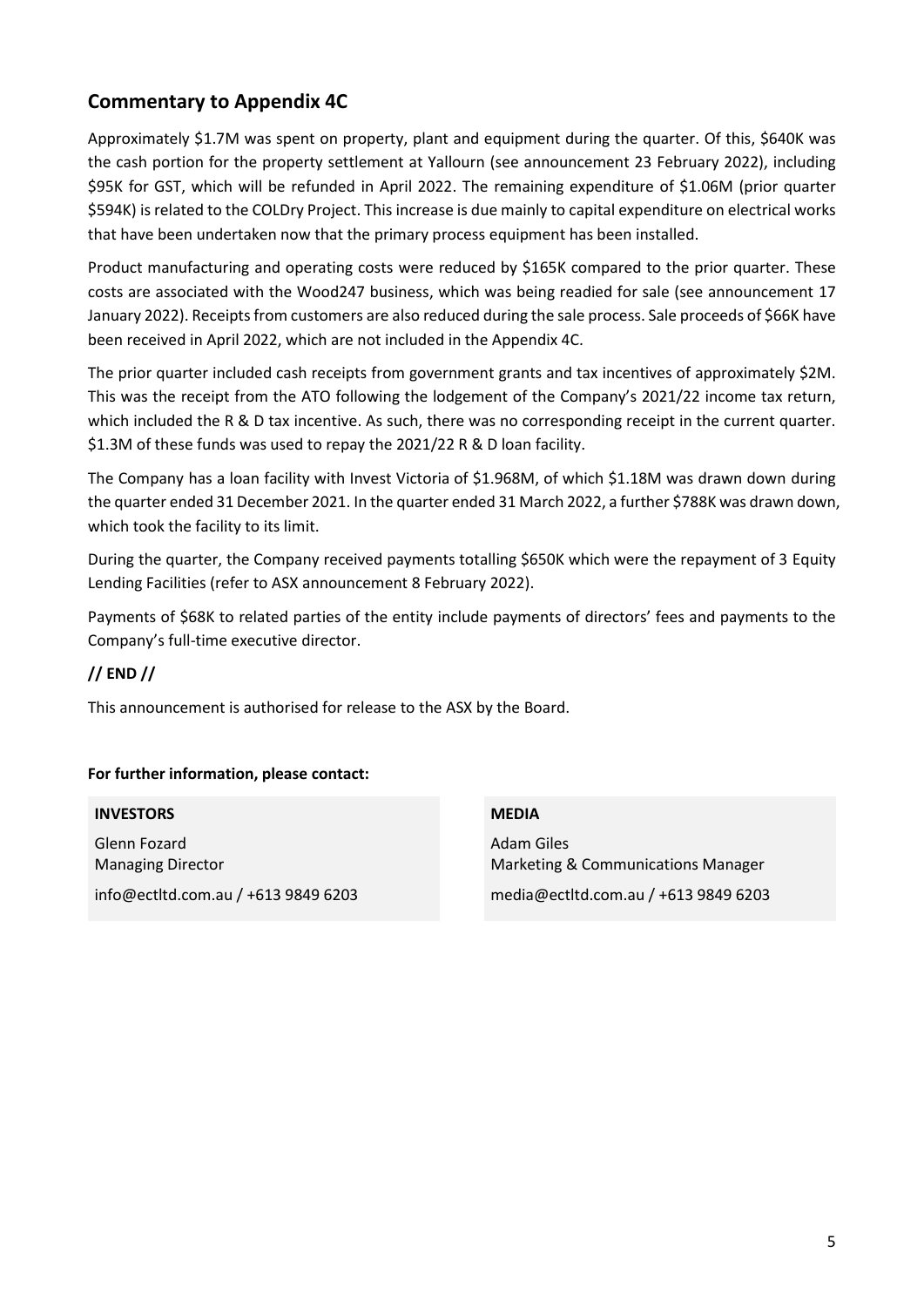#### **About ECT**

ECT has been developing net-zero emission and hydrogen technologies for over 15 years.

Our solutions aim to transition today's use of resources to tomorrow's zero-emission future, delivering immediate financial and environmental benefits.

We are focused on advancing a portfolio of technologies with significant market potential globally.

ECT's business plan is currently focusing on two major projects:

- 1) Zero-Net Emission COLDry Commercial Demonstration at Bacchus Marsh, Victoria, Australia
- 2) Zero-Net Emission Hydrogen Refinery Project at the Latrobe Valley, Victoria, Australia

#### **About our Technology Suite**

#### **COLDry**

COLDry is the gateway enabler of higher-value applications for waste biomass and lignite.

These streams are a rich source of valuable hydrocarbons. However, they suffer from high moisture content that must be reduced to enable higher value upgrading and conversion to solid fuels, liquid or gaseous hydrocarbons.

Drying is easy. However, drying efficiently, cost-effectively and with a low emissions footprint has been the challenge. COLDry meets this challenge through a combination of "substrate densification" and waste heat utilisation, delivering the world's first low temperature, low pressure, low cost, zero  $CO<sub>2</sub>$  emissions drying process.

#### **HydroMOR**

The HydroMOR process has the potential to revolutionise primary iron making.

HydroMOR is a simple, low cost, low emission, hydrogen-driven technology that enables low-value feedstocks to produce primary iron. HydroMOR is the transition solution to a "green steel" future.

#### **COHgen**

The COHgen process has the potential to deliver a lower cost, lower emission method for hydrogen production from lignite and other waste biomass streams.

COHgen is currently advancing through fundamental laboratory development intended to form the basis for a patent application ahead of scale-up and commercialisation.

COHgen aims to decouple hydrogen production from CCS, accelerating the race towards <\$2kg production costs, with little to no emissions.

#### **CDP-WTE**

The catalytic depolymerisation-based waste-to-energy process converts low-value resources into higher-value diesel and other valuable by-products.

CDP-WTE can be deployed as a standalone solution or integrated with the COLDry process to deliver higher-value, lower-emission energy solutions to lignite resource owners.

#### **Forward-Looking Statements**

Statements contained in this release, particularly those regarding possible or assumed future performance, revenue, costs, dividends, production levels or rates, prices or potential growth of ECT, are or may be, forward-looking statements. Such statements relate to future events and expectations and, as such, involve known and unknown risks and uncertainties. Therefore, actual results and developments may differ materially from those expressed or implied by these forward-looking statements depending on a variety of factors.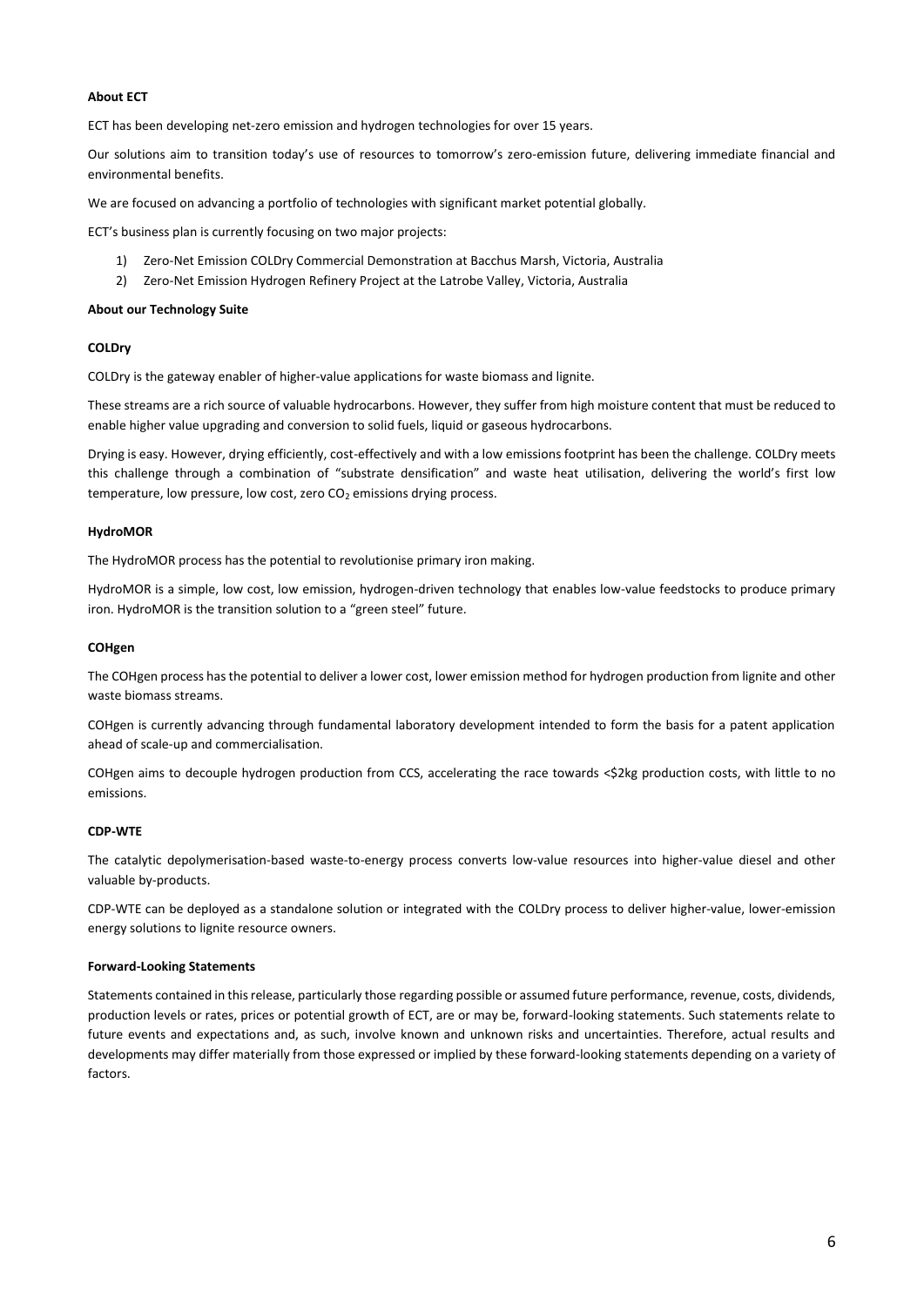# **Appendix 4C**

# **Quarterly cash flow report for entities subject to Listing Rule 4.7B**

| Name of entity                                  |               |  |  |  |
|-------------------------------------------------|---------------|--|--|--|
| Environmental Clean Technologies Limited        |               |  |  |  |
| <b>ABN</b><br>Quarter ended ("current quarter") |               |  |  |  |
| 83 009 120 405                                  | 31 March 2022 |  |  |  |

|     | <b>Consolidated statement of cash flows</b>         | <b>Current quarter</b><br>\$A'000 | Year to date (9)<br>months)<br>\$A'000 |
|-----|-----------------------------------------------------|-----------------------------------|----------------------------------------|
| 1.  | Cash flows from operating activities                |                                   |                                        |
| 1.1 | Receipts from customers                             | 4                                 | 278                                    |
| 1.2 | Payments for                                        |                                   |                                        |
|     | research and development<br>(a)                     | (194)                             | (929)                                  |
|     | product manufacturing and operating<br>(b)<br>costs | (19)                              | (297)                                  |
|     | advertising and marketing<br>(c)                    |                                   | (121)                                  |
|     | leased assets<br>(d)                                |                                   |                                        |
|     | staff costs<br>(e)                                  | (104)                             | (301)                                  |
|     | (f)<br>administration and corporate costs           | (420)                             | (1, 394)                               |
| 1.3 | Dividends received (see note 3)                     |                                   |                                        |
| 1.4 | Interest received                                   | $\overline{2}$                    | 6                                      |
| 1.5 | Interest and other costs of finance paid            | (4)                               | (10)                                   |
| 1.6 | Income taxes paid                                   |                                   |                                        |
| 1.7 | Government grants and tax incentives                |                                   | 1,991                                  |
| 1.8 | Other (provide details if material)                 |                                   |                                        |
| 1.9 | Net cash from / (used in) operating<br>activities   | (735)                             | (777                                   |

| 2.  |     | Cash flows from investing activities |         |        |
|-----|-----|--------------------------------------|---------|--------|
| 2.1 |     | Payments to acquire or for:          |         |        |
|     | (a) | entities                             |         |        |
|     | (b) | businesses                           |         |        |
|     | (c) | property, plant and equipment        | (1,689) | (3,226 |
|     | (d) | investments                          |         |        |
|     | (e) | intellectual property                |         |        |
|     | (f) | other non-current assets             |         |        |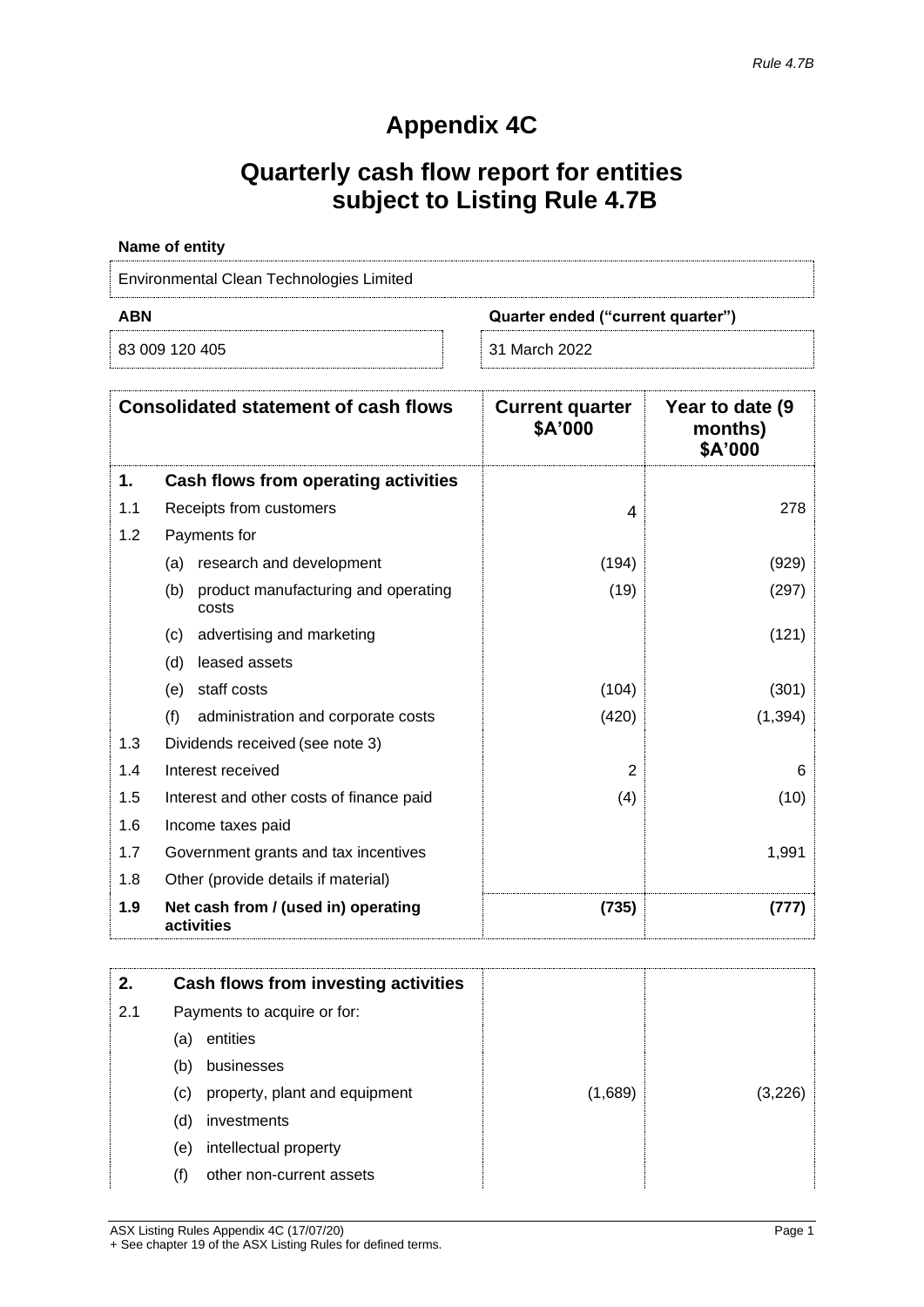|                  | <b>Consolidated statement of cash flows</b>       | <b>Current quarter</b><br>\$A'000 | Year to date (9)<br>months)<br>\$A'000 |
|------------------|---------------------------------------------------|-----------------------------------|----------------------------------------|
| $2.2\phantom{0}$ | Proceeds from disposal of:                        |                                   |                                        |
|                  | entities<br>(a)                                   |                                   |                                        |
|                  | (b)<br>businesses                                 |                                   |                                        |
|                  | property, plant and equipment<br>(c)              |                                   |                                        |
|                  | (d)<br>investments                                |                                   |                                        |
|                  | intellectual property<br>(e)                      |                                   |                                        |
|                  | (f)<br>other non-current assets                   |                                   |                                        |
| 2.3              | Cash flows from loans to other entities           |                                   |                                        |
| 2.4              | Dividends received (see note 3)                   |                                   |                                        |
| 2.5              | Other (provide details if material)               |                                   |                                        |
| 2.6              | Net cash from / (used in) investing<br>activities | (1,689)                           | (3,226)                                |

| 3.   | Cash flows from financing activities                                                          |       |          |
|------|-----------------------------------------------------------------------------------------------|-------|----------|
| 3.1  | Proceeds from issues of equity securities<br>(excluding convertible debt securities)          |       |          |
| 3.2  | Proceeds from issue of convertible debt<br>securities                                         |       | 2,905    |
| 3.3  | Proceeds from exercise of options                                                             |       |          |
| 3.4  | Transaction costs related to issues of<br>equity securities or convertible debt<br>securities |       | (13)     |
| 3.5  | Proceeds from borrowings                                                                      | 788   | 1,968    |
| 3.6  | Repayment of borrowings                                                                       | (37)  | (1, 412) |
| 3.7  | Transaction costs related to loans and<br>borrowings                                          |       |          |
| 3.8  | Dividends paid                                                                                |       |          |
| 3.9  | Other – proceeds from repayment of Equity<br>Lending Facilities                               | 650   | 650      |
| 3.10 | Net cash from / (used in) financing<br>activities                                             | 1,401 | 4,099    |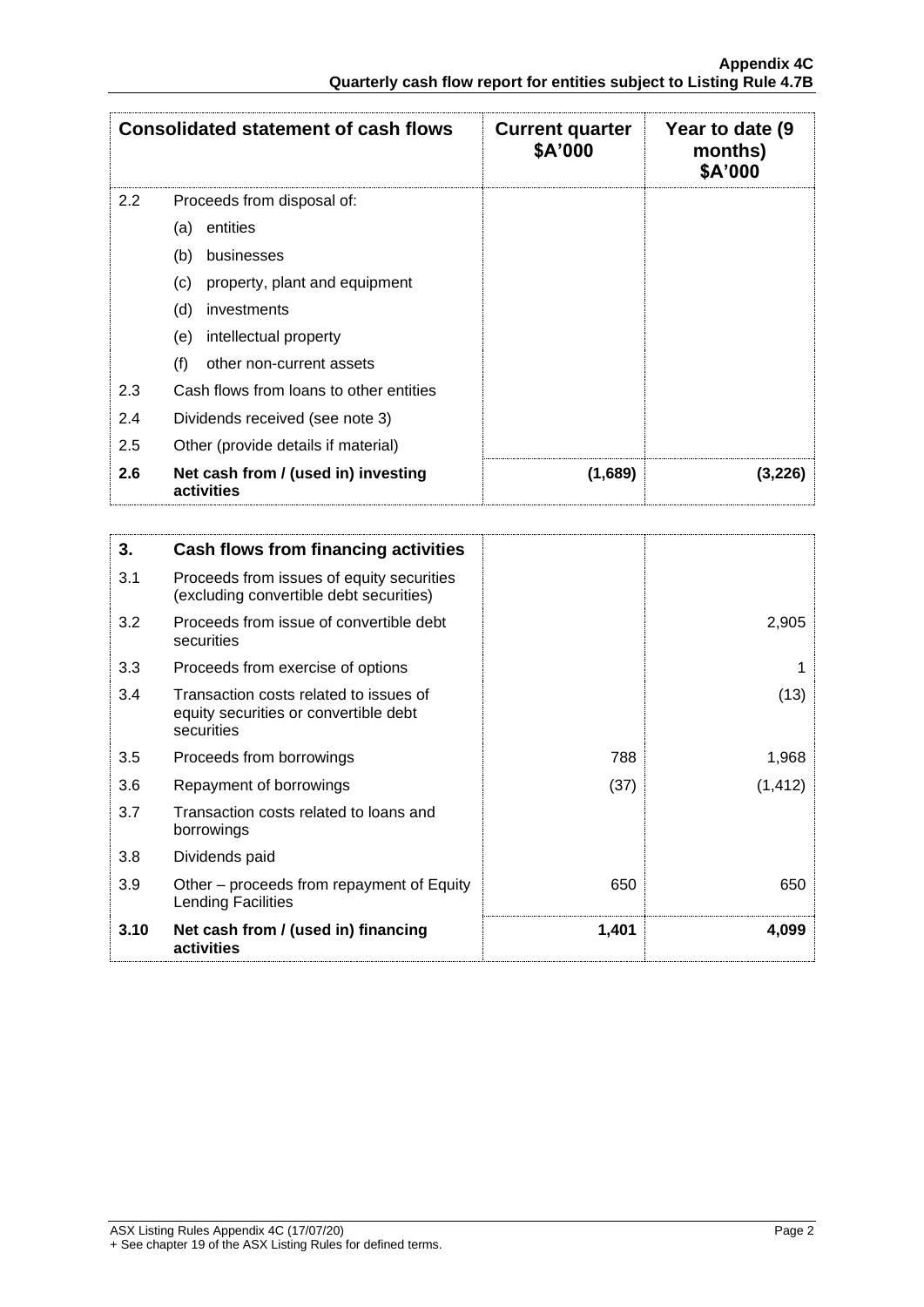| 4.  | Net increase / (decrease) in cash and<br>cash equivalents for the period |         |         |
|-----|--------------------------------------------------------------------------|---------|---------|
| 4.1 | Cash and cash equivalents at beginning of<br>period                      | 2,133   | 1,014   |
| 4.2 | Net cash from / (used in) operating<br>activities (item 1.9 above)       | (735)   |         |
| 4.3 | Net cash from / (used in) investing activities<br>(item 2.6 above)       | (1,689) | (3,226) |
| 4.4 | Net cash from / (used in) financing activities<br>(item 3.10 above)      | 1,401   | 4,099   |
| 4.5 | Effect of movement in exchange rates on<br>cash held                     |         |         |
| 4.6 | Cash and cash equivalents at end of<br>period                            | 1,110   | 1,110   |

| 5.  | Reconciliation of cash and cash<br>equivalents<br>at the end of the quarter (as shown in the<br>consolidated statement of cash flows) to the<br>related items in the accounts | <b>Current quarter</b><br>\$A'000 | <b>Previous quarter</b><br>\$A'000 |
|-----|-------------------------------------------------------------------------------------------------------------------------------------------------------------------------------|-----------------------------------|------------------------------------|
| 5.1 | <b>Bank balances</b>                                                                                                                                                          | 1.110                             | 2.133                              |
| 5.2 | Call deposits                                                                                                                                                                 |                                   |                                    |
| 5.3 | <b>Bank overdrafts</b>                                                                                                                                                        |                                   |                                    |
| 5.4 | Other (provide details)                                                                                                                                                       |                                   |                                    |
| 5.5 | Cash and cash equivalents at end of<br>quarter (should equal item 4.6 above)                                                                                                  | 1.110                             | 2.133                              |

| 6.  | Payments to related parties of the entity and their<br>associates                                                                                           | <b>Current quarter</b><br><b>\$A'000</b> |  |
|-----|-------------------------------------------------------------------------------------------------------------------------------------------------------------|------------------------------------------|--|
| 6.1 | Aggregate amount of payments to related parties and their<br>associates included in item 1                                                                  |                                          |  |
| 6.2 | Aggregate amount of payments to related parties and their<br>associates included in item 2                                                                  |                                          |  |
|     | Note: if any amounts are shown in items 6.1 or 6.2, your quarterly activity report must include a description of, and an<br>explanation for, such payments. |                                          |  |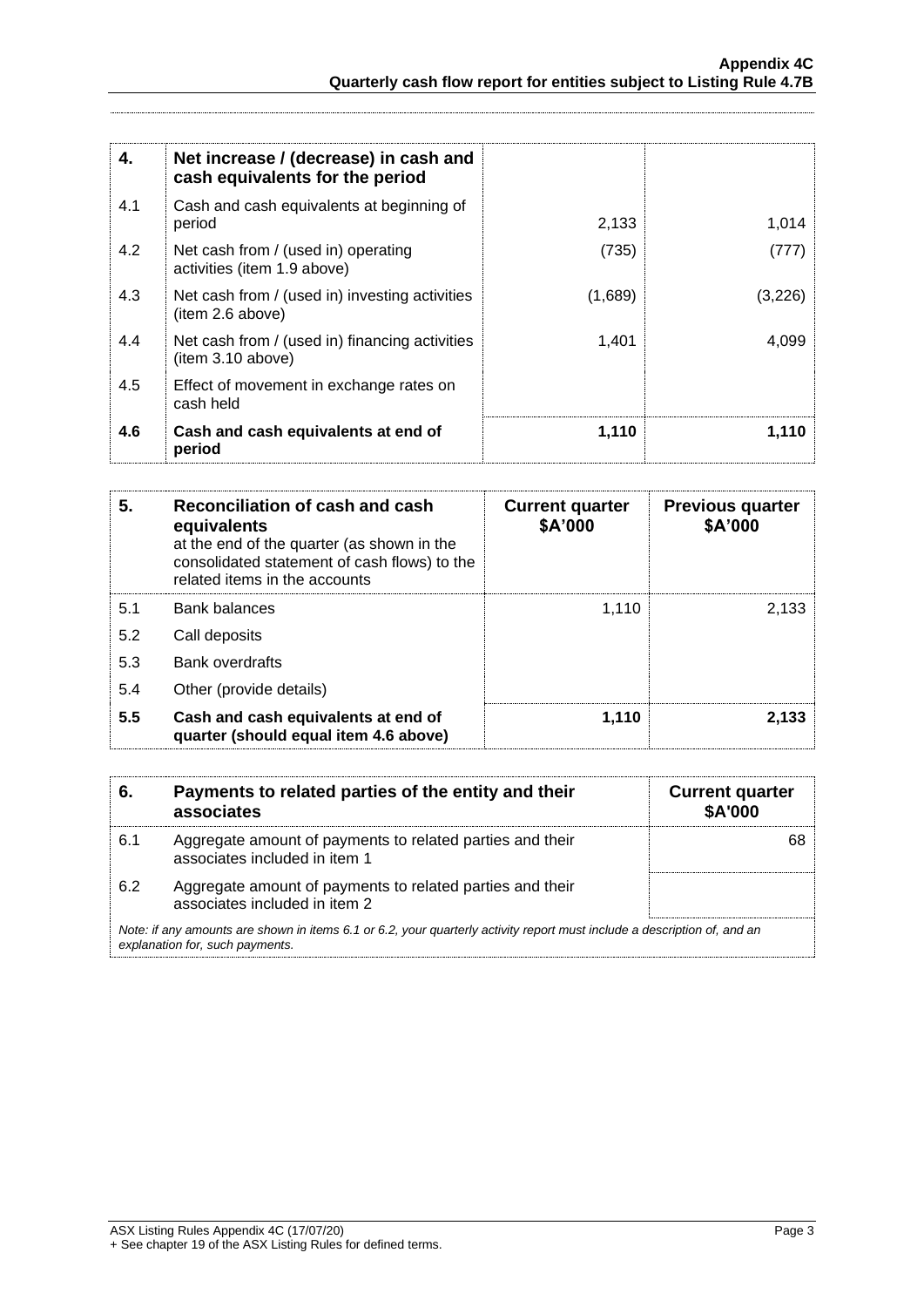| $\overline{7}$ . | <b>Financing facilities</b><br>Note: the term "facility' includes all forms of financing<br>arrangements available to the entity.                                                                                                                                                                                                                    | <b>Total facility</b><br>amount at quarter<br>end | Amount drawn at<br>quarter end<br>\$A'000 |
|------------------|------------------------------------------------------------------------------------------------------------------------------------------------------------------------------------------------------------------------------------------------------------------------------------------------------------------------------------------------------|---------------------------------------------------|-------------------------------------------|
|                  | Add notes as necessary for an understanding of the<br>sources of finance available to the entity.                                                                                                                                                                                                                                                    | \$A'000                                           |                                           |
| 7.1              | Loan facilities                                                                                                                                                                                                                                                                                                                                      | 1,968                                             | 1,968                                     |
| 7.2              | Credit standby arrangements                                                                                                                                                                                                                                                                                                                          |                                                   |                                           |
| 7.3              | Other (please specify)                                                                                                                                                                                                                                                                                                                               |                                                   |                                           |
| 7.4              | <b>Total financing facilities</b>                                                                                                                                                                                                                                                                                                                    | 1,968                                             | 1,968                                     |
| 7.5              | Unused financing facilities available at quarter end                                                                                                                                                                                                                                                                                                 |                                                   |                                           |
| 7.6              | Include in the box below a description of each facility above, including the lender, interest<br>rate, maturity date and whether it is secured or unsecured. If any additional financing<br>facilities have been entered into or are proposed to be entered into after quarter end,<br>include a note providing details of those facilities as well. |                                                   |                                           |
|                  | The Company has a fully drawn lending facility with Invest Victoria for \$1.968M which has                                                                                                                                                                                                                                                           |                                                   |                                           |

an interest rate of 0.265%, matures 31 October 2023 and is secured by the Company's R & D Tax Incentive. The facility is expected to be repaid in the second quarter of FY 2022/23.

| 8.  | Estimated cash available for future operating activities                                                                                                                                                                        | \$A'000 |  |
|-----|---------------------------------------------------------------------------------------------------------------------------------------------------------------------------------------------------------------------------------|---------|--|
| 8.1 | Net cash from / (used in) operating activities (item 1.9)                                                                                                                                                                       | (735)   |  |
| 8.2 | Cash and cash equivalents at quarter end (item 4.6)                                                                                                                                                                             | 1,110   |  |
| 8.3 | Unused finance facilities available at quarter end (item 7.5)                                                                                                                                                                   |         |  |
| 8.4 | Total available funding (item $8.2 +$ item $8.3$ )                                                                                                                                                                              | 1,110   |  |
| 8.5 | Estimated quarters of funding available (item 8.4 divided by<br>item 8.1)                                                                                                                                                       | 1.51    |  |
|     | Note: if the entity has reported positive net operating cash flows in item 1.9, answer item 8.5 as "N/A". Otherwise, a<br>figure for the estimated quarters of funding available must be included in item 8.5.                  |         |  |
| 8.6 | If item 8.5 is less than 2 quarters, please provide answers to the following questions:                                                                                                                                         |         |  |
|     | 8.6.1<br>Does the entity expect that it will continue to have the current level of net operating<br>cash flows for the time being and, if not, why not?                                                                         |         |  |
|     | Answer: Yes. The Company expects future net operating cash out flows be broadly<br>comparable to the current quarter                                                                                                            |         |  |
|     | 8.6.2<br>Has the entity taken any steps, or does it propose to take any steps, to raise further<br>cash to fund its operations and, if so, what are those steps and how likely does it<br>believe that they will be successful? |         |  |
|     | Answer: Yes. On 28 April 2022 the Company has announced receiving firm commitments to<br>complete a \$5 million capital raising in early May 2022.                                                                              |         |  |
|     | Does the entity expect to be able to continue its operations and to meet its business<br>8.6.3<br>objectives and, if so, on what basis?                                                                                         |         |  |
|     | Answer: Yes. The cash flows referred to above are expected to be sufficient to continue<br>operations.                                                                                                                          |         |  |
|     | Note: where item 8.5 is less than 2 quarters, all of questions 8.6.1, 8.6.2 and 8.6.3 above must be answered.                                                                                                                   |         |  |